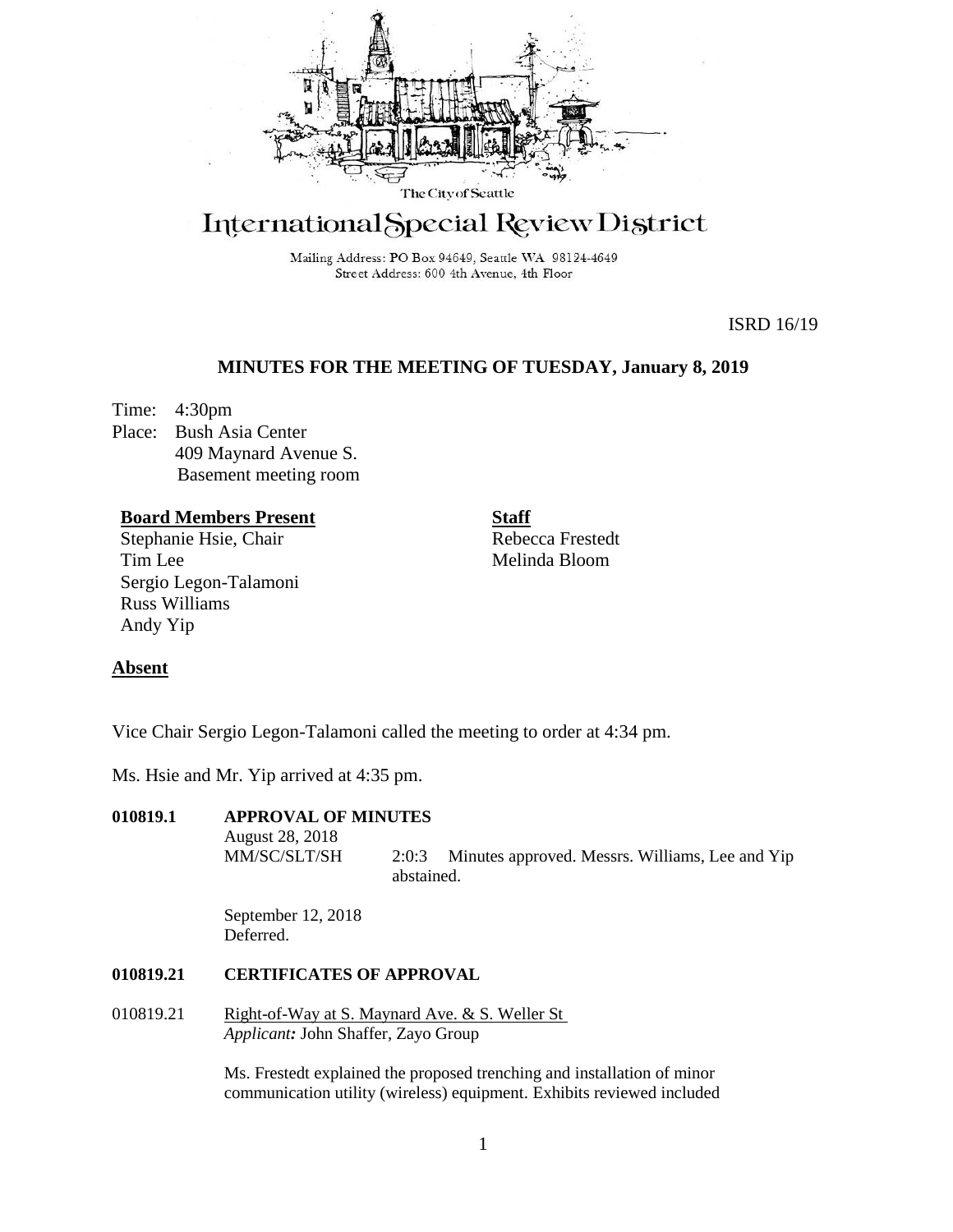photographs, plans and specifications. She said the Board reviewed related work, associated with the relocation of a utility pole and installation of cellular equipment in November 2018, conditional upon submission of an application for this proposed work. This project is categorically exempt from SEPA.

Applicant Comment:

Jewell Stevenson, Zayo, explained that minimal trenching would be done from vault to pole. The antenna will be an aerial installation per sheet 4 of the application packet. She said the riser will be put on existing pole and will connect to existing case. She said it is consistent with the standards and will match existing equipment. She reviewed page 5 and explained from the riser there will be 1 4" conduit and cable to the vault which is at the southwest corner of Maynard and Weller. She said they will do required restoration to pavers to meet ISRD standards. She said temporarily they will apply hot mix asphalt and final restoration will be done as part of SDOT project. The ramp will be protected in place. She said the ADA ramp will be replaced in-kind per sheets 11 and 12 and there will be minimal impact.

Ms. Frestedt said variations were seen before when SDOT proposed some of the work last Fall.

Mr. Yip appreciated the great detail and asked how long the project will take.

John Shaffer, Zayo, said underground work will be done a couple nights over a week because of noise variance issues.

Ms. Hsie asked if the street will be closed once the trenching starts.

Mr. Shaffer said they will cover with metal plates. He said all work will be coordinated the Mastec and SDOT.

Ms. Frestedt said that there are different contractors and permits working in this intersection, but that work would be coordinated. She said that SDOT has a coordinated team for major projects like this to minimize impacts.

Mr. Williams asked if the materials are similar.

Mr. Shaffer said they will use as much existing brick as possible and will mix in with new if need be.

Public Comment: There was no public comment.

Ms. Hsie said the brick color matches and it will be replaced after work is done.

Action: I move that the International Special Review District Board recommend approval of a Certificate of Approval for Design, as proposed.

The Board directs staff to prepare a written recommendation of approval, based on consideration of the application submittal and Board discussion at the January 8, 2019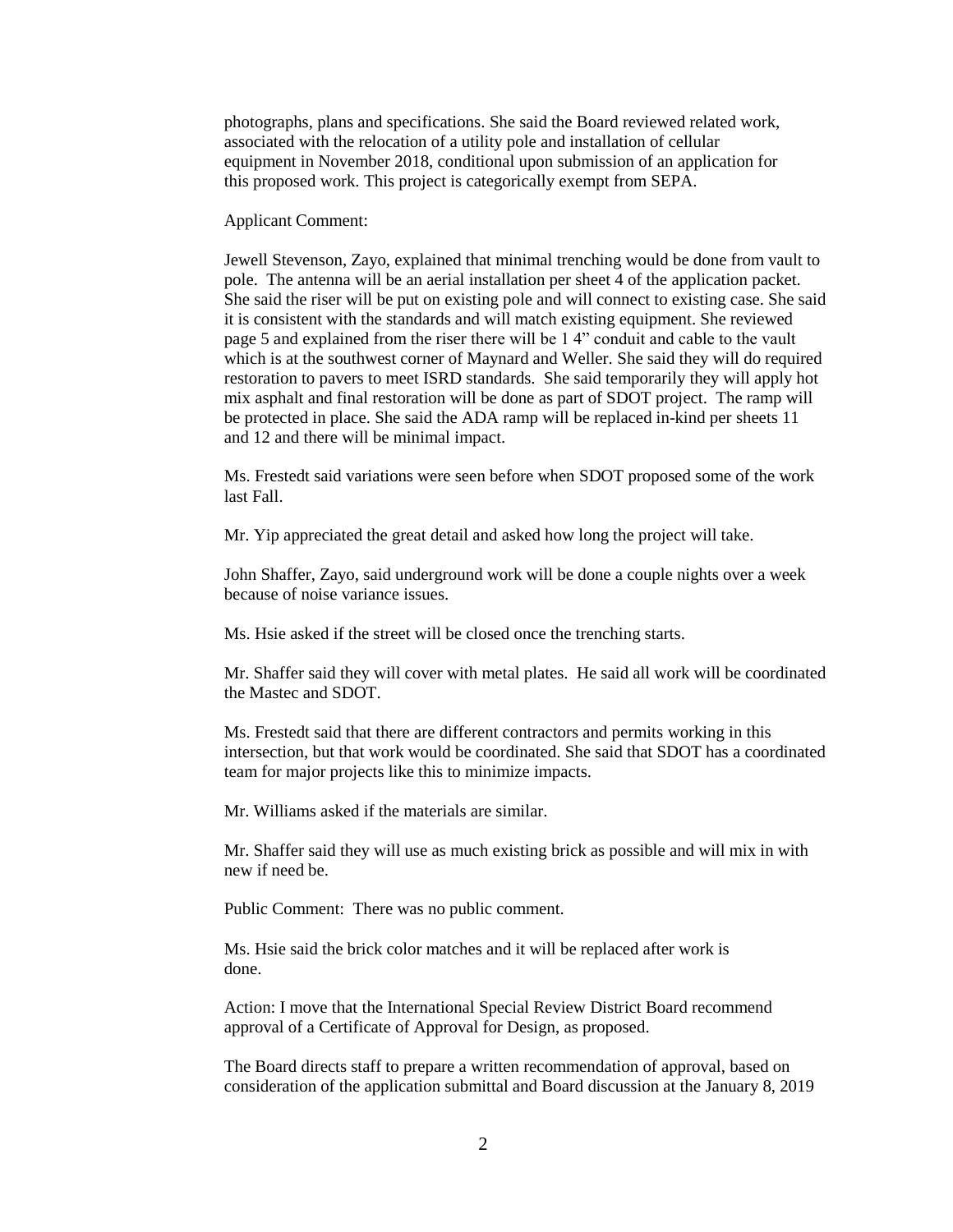public meeting, and forward this written recommendation to the Department of Neighborhoods Director.

The proposed design – site alterations meet the following sections of the **International Special Review District Ordinance and** a**pplicable Design Guidelines:**

**SMC 23.66.334- Streets and sidewalks**

#### **Secretary of the Interior Standard #10**

MM/SC/SLT/AY 5:0:0 Motion carried.

010819.22 606 12<sup>th</sup> Ave. S. – Pearl Warren Building *Applicant:* Ryan Kennedy, Seattle Dept. of Finance and Administrative Services (FAS)

> Ms. Frestedt explained the proposed installation of security fencing on portions of the Navigation Center side. Exhibits included plans, photographs and plans. The Pearl Warren Building is a located east of I-5 in Little Saigon, outside the Asian Design Character District and retail core.

Applicant Comment:

Tom Jones, Seattle FAS, explained the need for additional security at navigation center at the request of the Human Services Department (HSD); HSD operates the center which provides transitional housing for homeless, many of whom are addicts. He proposed fencing on top wall to lower parking level with motorized access fence at two emergency egress points. He said enclosure will surround gas valve and meters to protect from tampering. He said they will fence off the northeast corner of the property to prevent camping at adjacent property. He said there is a proposal to redevelop the building in seven years. He said they propose chain link fence because it is transparent and allows the security cameras visibility through. He said there will be security pad and intercom at a station. He went over plan details for fencing and noted that installation will take  $2 - 3$ days. He said fence on top of concrete wall will be 6' high; rolling gate will be 8' high.

Mr. Williams asked if they will be adding lighting.

Mr. Jones said no.

Ms. Hsie said that chain link fence is generally discouraged, although in this instance she understood the security concerns. She asked if they had considered a mesh or translucent covering.

Mr. Jones said they considered inserting slats, but transparency is needed. He said they are matching existing fence on site.

Mr. Williams echoed Ms. Hsie's concern about chain link. He said he understood the security need but said it is an institutional look.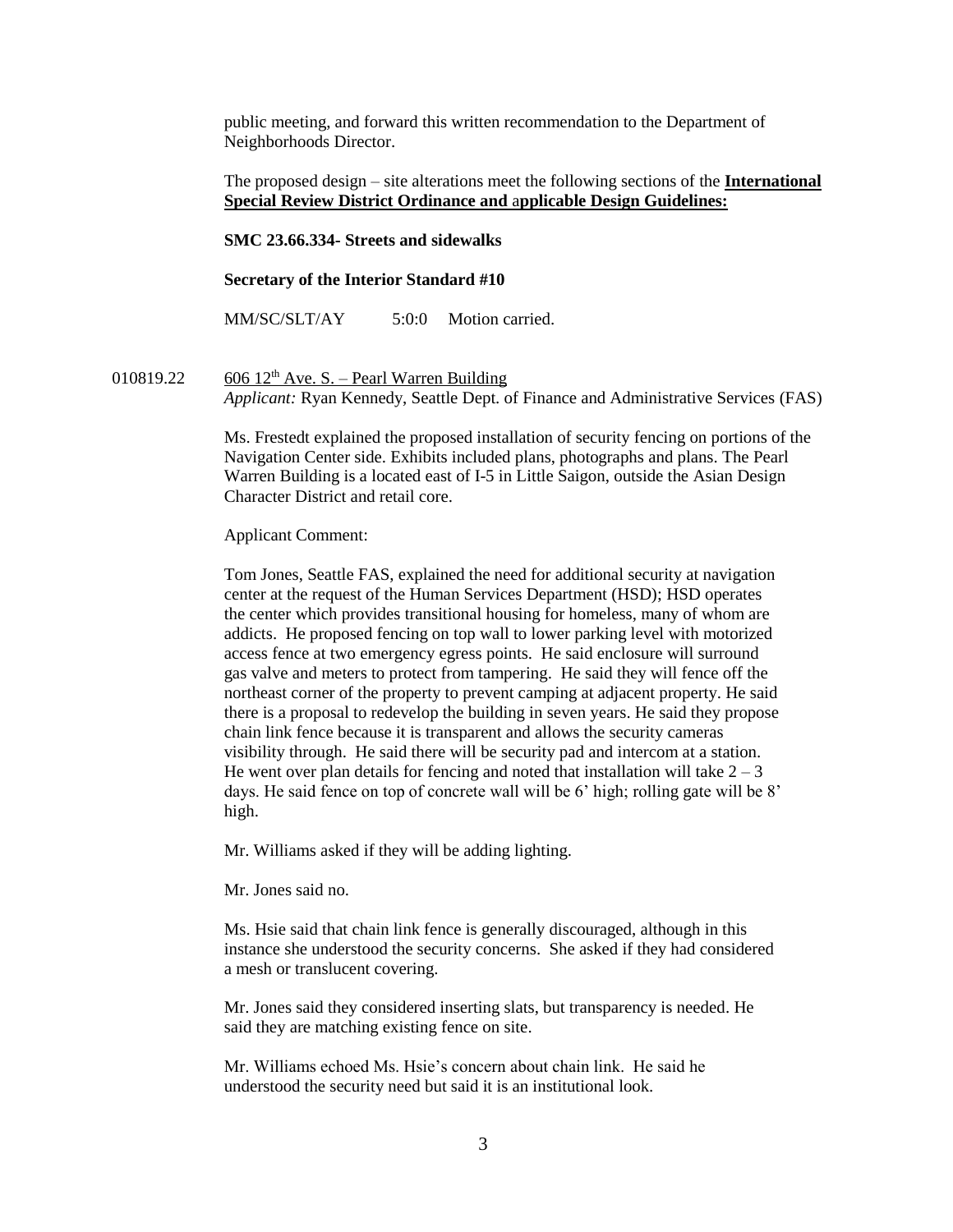Ms. Hsie asked if they had looked at alternative to the anodized aluminum.

Mr. Jones said they could do coated chain link if necessary although he though chain link was cleaner and less obvious.

Mark Miller, Seattle FAS, said the fencing is temporary; given the longevity of the facility it is prudent to spend minimal dollars.

Ms. Hsie said the navigation center has been contentious; seven years is a long time. She said there are schools nearby; kids walk by. She suggested finding a middle ground.

Mr. Miller said the fencing is at the front of the building and is screened by a double row of trees. He said the fencing is softened by the trees and said they could do a PVC covering in black or brown.

Public Comment:

Mike Omura, SCIDpda, expressed concern about the fence and asked if the space between the fence and the street will be monitored. He said that things will happen there that will affect the neighborhood; the fence will create another zone for bad activities.

Mr. Jones said they want chain link because it makes it possible to monitor. He said both sides are fenced. He said the shrubs and trees there soften the institutional look. He said it will be transparent and monitored. He said they want people to be able to use the sidewalk.

Mr. Williams asked about gas meter concern.

Mr. Jones explained the 6' enclosure with two gates and indicated area on plan. He said the meter is against concrete and the fence will come out 3'.

Mr. Williams asked if there is any opportunity to take the fence out to the property line and straight down to enclose the grass and tree area.

Mr. Jones said they didn't want to enclose all the landscaping; the rolling fence has to be in location shown.

Board Deliberation:

Ms. Hsie said she had no doubt there are security and safety issues. She said there are some trees and added that the fence will be visible along Weller Street.

Mr. Legon-Talamoni supported the proposed location, noting that bringing it to the property line would increase visibility.

Mr. Yip agreed with Mr. Legon-Talamoni.

Ms. Hsie said she was inclined to request a coating, there is a lot of fencing there.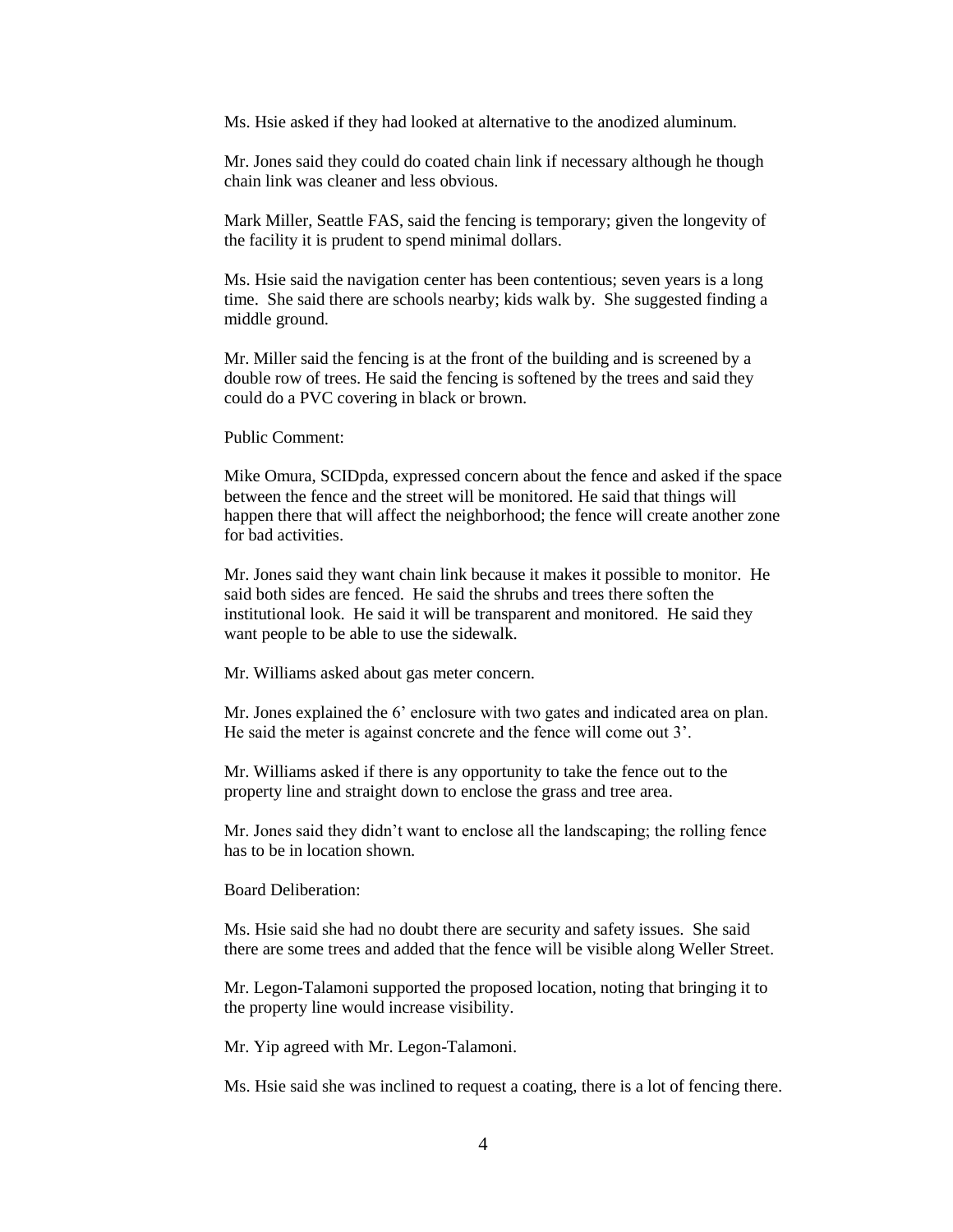Mr. Legon-Talamoni asked if they proposed removing all galvanized fencing.

Mr. Jones said they are just extending what is there. He said they can coat but there would be two different materials. He said that Sue Mar asked for additional piece of fence and was OK with existing material.

Mr. Legon-Talamoni said for consistency they should match what is there now; two different fences would add to chaotic appearance.

Action: I move that the International Special Review District Board recommend approval of a Certificate of Approval for Street Use in the right-of-way to match what is there now because there is significant material there now.

The Board directs staff to prepare a written recommendation of approval, based on consideration of the application submittal and Board discussion at the January 8, 2019 public meeting, and forward this written recommendation to the Department of Neighborhoods Director.

This action is based on the **following applicable sections of the International Special Review District Ordinance and Design Guidelines:** 

**International Special Review District Design Guidelines III. Security Systems**

**Secretary of Interior's Standards #9 & #10**

MM/SC/AY/SLT 4:1:0 Motion carried. Ms. Hsie opposed.

## **010819.3 BOARD BRIEFING**

010819.31 714 S. King St. – Uncle Bob's Place *Presenter:* Doug Leigh, Mithun

> Briefing on proposed Preliminary Design (bulk/massing/scale) proposal for new construction of an 8-story mixed use building with ground floor retail. The focus of this briefing will be on massing studies and façade refinements.

Mr. Williams recused himself.

Doug Leigh and Casey Huang, Mithun, presented via PowerPoint (for detail see full report in DON file).

Ms. Huang explained the proposal to building an eight-story mixed use building with seven floors of residential units (126 units) over ground floor commercial  $\left(-5200 \text{ sq ft}\right)$ . She went over the context of the site in the historic core and said it is a unique spot, in the center of Seattle's Asian American community. She noted contrast between base and the upper body and the corner recess (example: Go Poké), recessed balconies and entries, both residential and commercial. She went over massing studies. She said they responded to board comments about façade composition - order, organization, base expression, storefront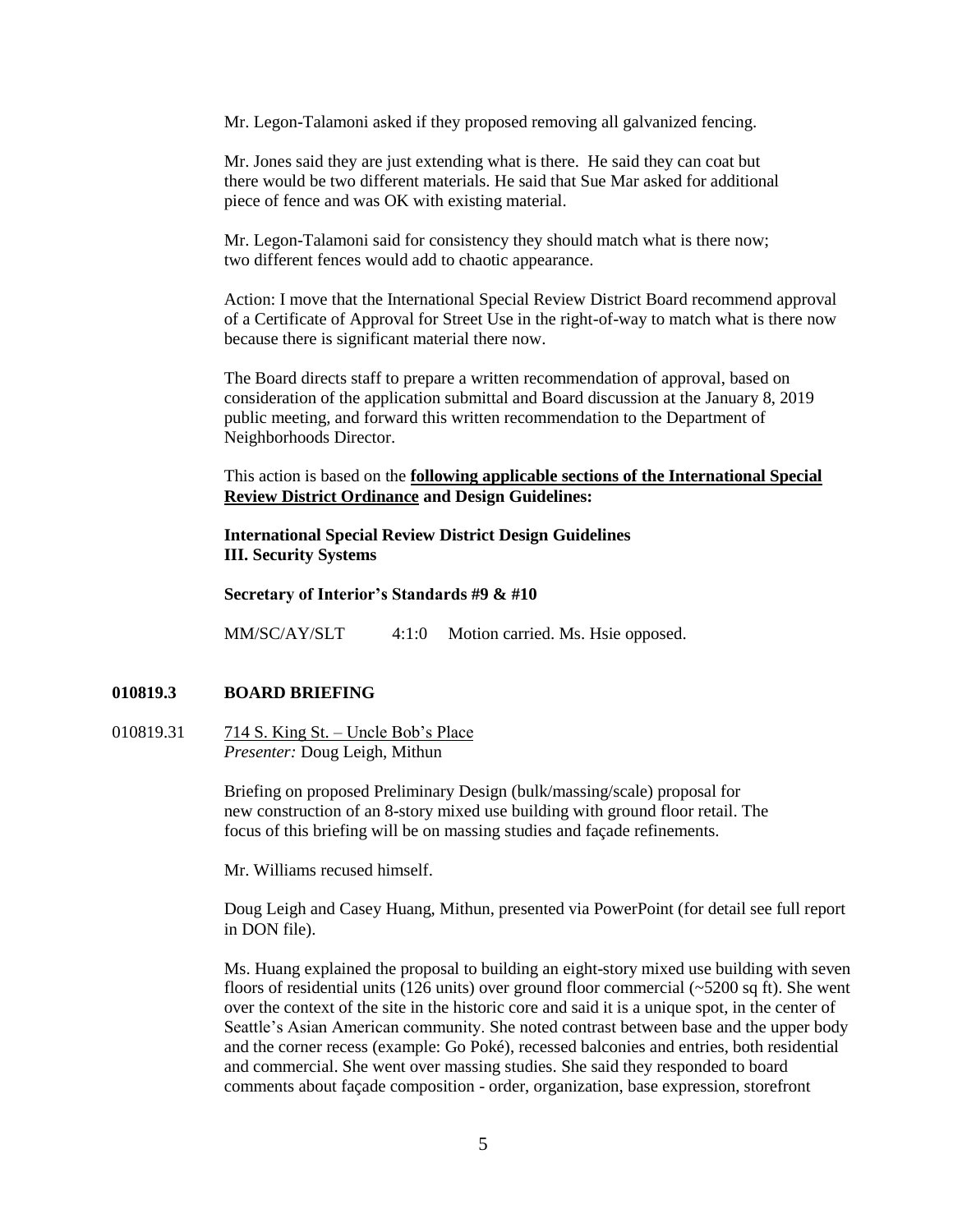articulation, punched windows, window style and proportion. She noted relationship to existing buildings and how datum lines relate to existing buildings.

Ms. Haung went over the proposed fenestration. She said they took the suggestion to carry over the balcony language on the east façade and increased glazing at the corner. Regarding materials, she noted that adjacent buildings are tan and buff brick; they chose brick veneer to relate to those. She said they want to follow running bond pallet and smooth brick and pier language. She said top will have two soldier courses and metal coping; lower potion brick band recessed slightly to relate to upper portion. She said the jamb has  $3\frac{1}{2}$  brick return to outside face of window frame to create a shadow line. Window frame color is dark bronze. She noted other neighborhood details of brick coursing detail, entry way/door, canopy, and lots of red 'moments' in neighborhood which is important to Chinese culture. She said they propose to use Chinese red for entry door, light sconces, signage, balcony guard rail panel that will have cultural references to paper cutting. She said panel would be laser cut and would be a local artist project. She said they will use the same laser cutting on gate panel.

Ms. Haung they relocated the outdoor space to the corner and community room will have operable windows for an indoor/outdoor experience that wraps the corner and faces both streets and anchors the corner; designed to be a flexible space. She went over enlarged partial landscape plan showing moveable tables and chairs that can act as overspill from the community room and restaurant. She said there is sufficient lighting at the soffit and canopy undersides, sconces, and two street lights.

Ms. Haung noted the challenge of the slope and how they proposed to use the whole bay to express the entry door. She said the canopy addition will help create a stronger presence and welcoming entry. She said they did canopy studies in the district and there are many different styles; they provide character to the neighborhood and interesting diversity. She said they looked at height options and if they should have one at the corner at all. She presented two canopy options, which provide space for social interaction. The preferred alterative: south elevation - 18' from beneath canopy; on east elevation, there is 16'6" from under canopy.

Public Comment: There was no public comment.

Board Discussion:

Massing

Ms. Hsie appreciated the courtyard studies.

Mr. Legon-Talamoni appreciated options. He said the courtyard scheme leaves some expanse of facades. He said each façade has its own articulation; he appreciated the direction.

Ms. Huang said an art project could be done on the façade.

Mr. Lee appreciated the lightwell studies.

Mr. Yip ask for the rationale for options 2 and 3.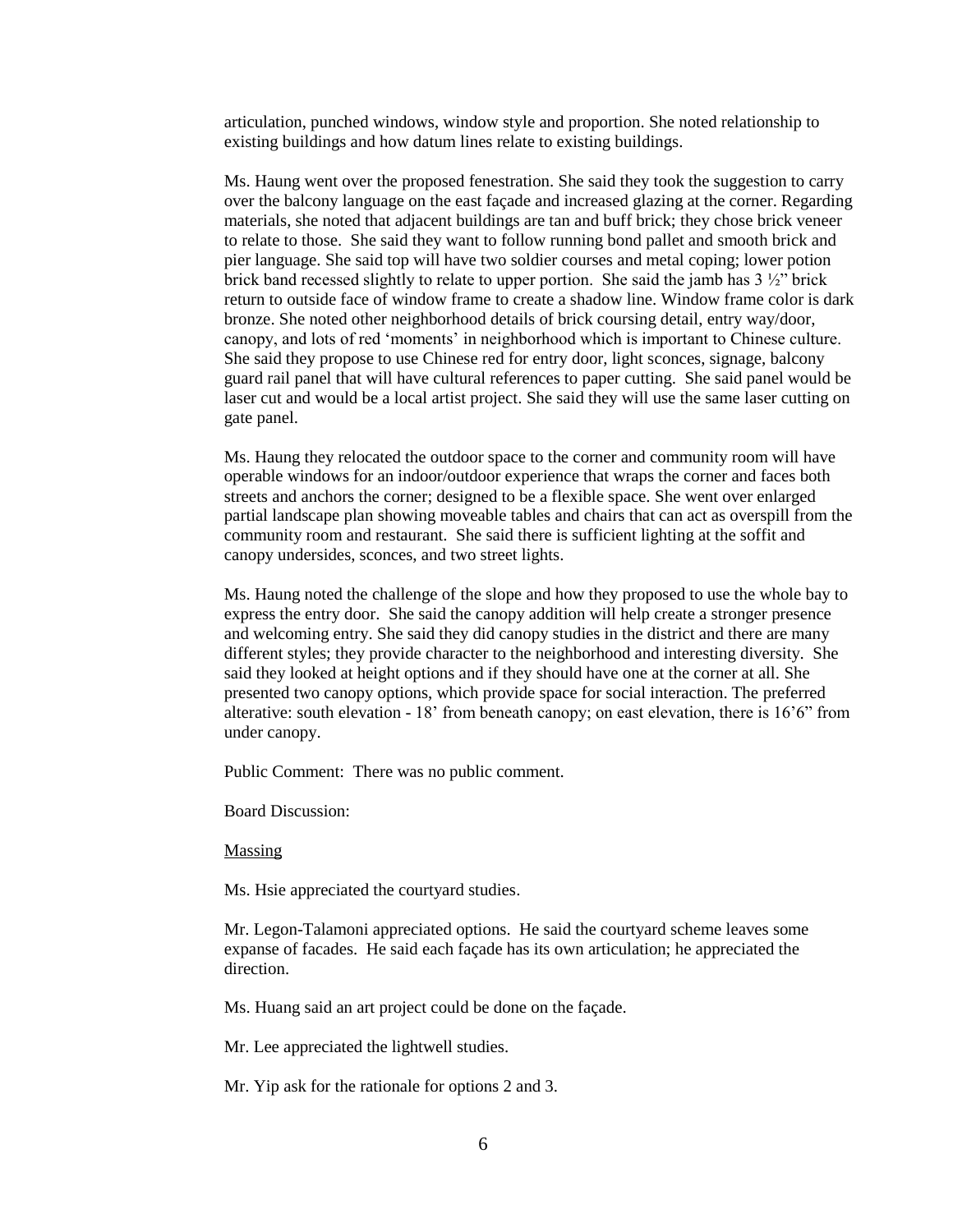Ms. Huang said the sun exposure from the west will bring in more sunlight. She said the next-door building is historic and will likely remain; the courtyard facing that direction will likely keep the light.

Mr. Yip said this was a missed opportunity for Option 2 facing north which could create an alley between.

Ms. Huang said setbacks are required per Code.

Ms. Hsie appreciated seeing the options and it helps seeing their thinking. She said the overall relief developed in cornice and brick banding matches the character of the district.

Mr. Lee asked what is at ground level in the lightwell.

Mr. Leigh said it is storm water collection.

Ms. Huang added there will be greenery and visual elements, but it is not intended as gathering space. She said the courtyard will be light in color.

Ms. Hsie said the balcony breaks down the mass; she appreciated keeping the band of brick above it. She asked what is above the balcony at the top floor.

Ms. Huang said there is no covering, it will be open.

Ms. Hsie said a concrete or metal coping is fine and suggested highlighting it. She suggested confirming the Code requirement for the top of the balcony with SDCI. She said they have done a great job on the windows. She asked about venting units and said she didn't want to see a vent with hood. She asked to show vents on the plans in the next set of plans.

Ms. Huang said it will be louver type, recessed in, painted to match and done horizontally.

Mr. Legon-Talamoni said they have done a great job on detailing windows. He asked if 3  $\frac{1}{2}$ " set back enough to accentuate the punched opening. He said that in the district others are 6" deep.

Ms. Huang said the existing building is structural brick; there are two layers. She said here the brick is a veneer, not structure so that is as far as they can get.

## **Materials**

Windows VPN architectural bronze, which will match storefront color. The brick is smooth, except for soldier course.

Ms. Hsie said the colors are in line with what is seen on those blocks. She asked if any community outreach has been done on the metal railing accent color.

Leslie Morishita, Interim, said not on color.

Ms. Hsie said punches of color are seen in gateways and wondered about a modern take and collaboration with artist. She said she is open to a more muted color and was curious about community input.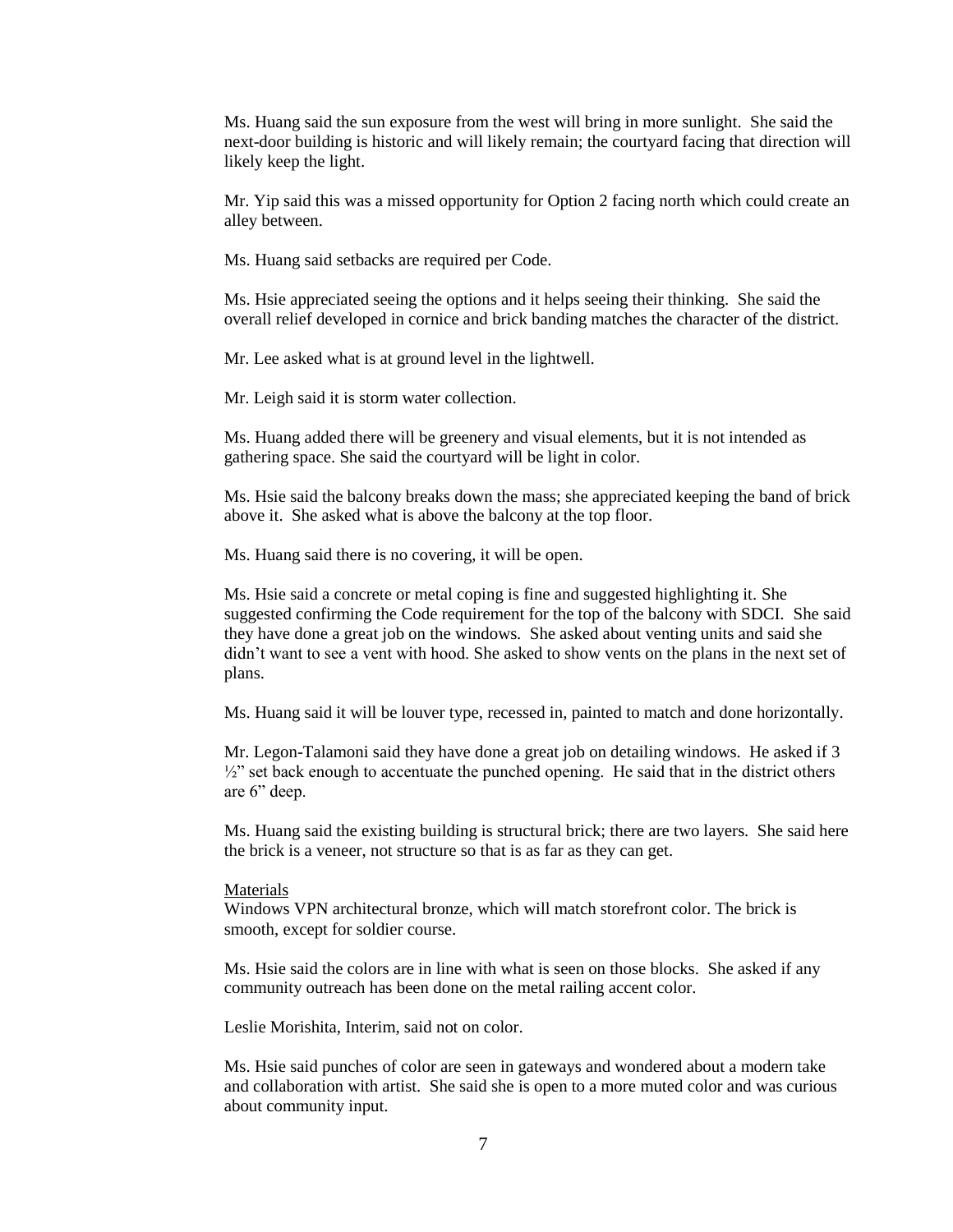Mr. Leigh said this is an eastern gateway to the street, so they felt red was appropriate.

Mr. Legon-Talamoni said he was less concerned about color. He liked the opportunity for balcony to express colors, boldness and art. He said the work with community and artist so there is consistency on both elevations. He said whether laser or punched design should root building in culture of the district. He said it is a great opportunity for expression and vibrancy.

Ms. Frestedt noted the SOI Standards and said a balance needs to be struck between compatibility with existing buildings and being a building of its time. She said the balconies help differentiate.

Mr. Yip said use of panels for the balcony shows individuality and working with local artist is good. He said he is open to other colors.

#### Street Realm

Mr. Legon-Talamoni supported the relocation of the community room to span a prominent corner; he said it is a nice gesture to the community and is in the heart of the building. He said people meet and play games at the corner. He said the recess provides outdoor gathering spot.

Mr. Lee said the light well is nice during the day; he asked about what it would look like at night.

Ms. Huang said they thought of lighting the surface at planter.

Ms. Hsie said it would be helpful to have views from the west and the alley.

Ms. Huang said the alley is private property; she provided views and said just the top potion is seen.

Mr. Leigh said they don't want to over light the courtyard, they just want a subtle downlight.

#### Programming

Ms. Hsie asked how much of the community space is open to the public.

Ms. Huang said the Bob Santos community room will be kept flexible in use.

Ms. Morishita added that she expects that it will be shared with the restaurant.

Mr. Legon-Talamoni said he was concerned about the size of the residential lobby and it being an accessory use to residential. He said he preferred retail or business-oriented use at the ground floor and asked if that has been explored.

Ms. Huang said a vestibule is required, there is an outdoor landing, ramp, waiting for elevators with room for a fair amount of circulation. She said it is not as generous as it appears.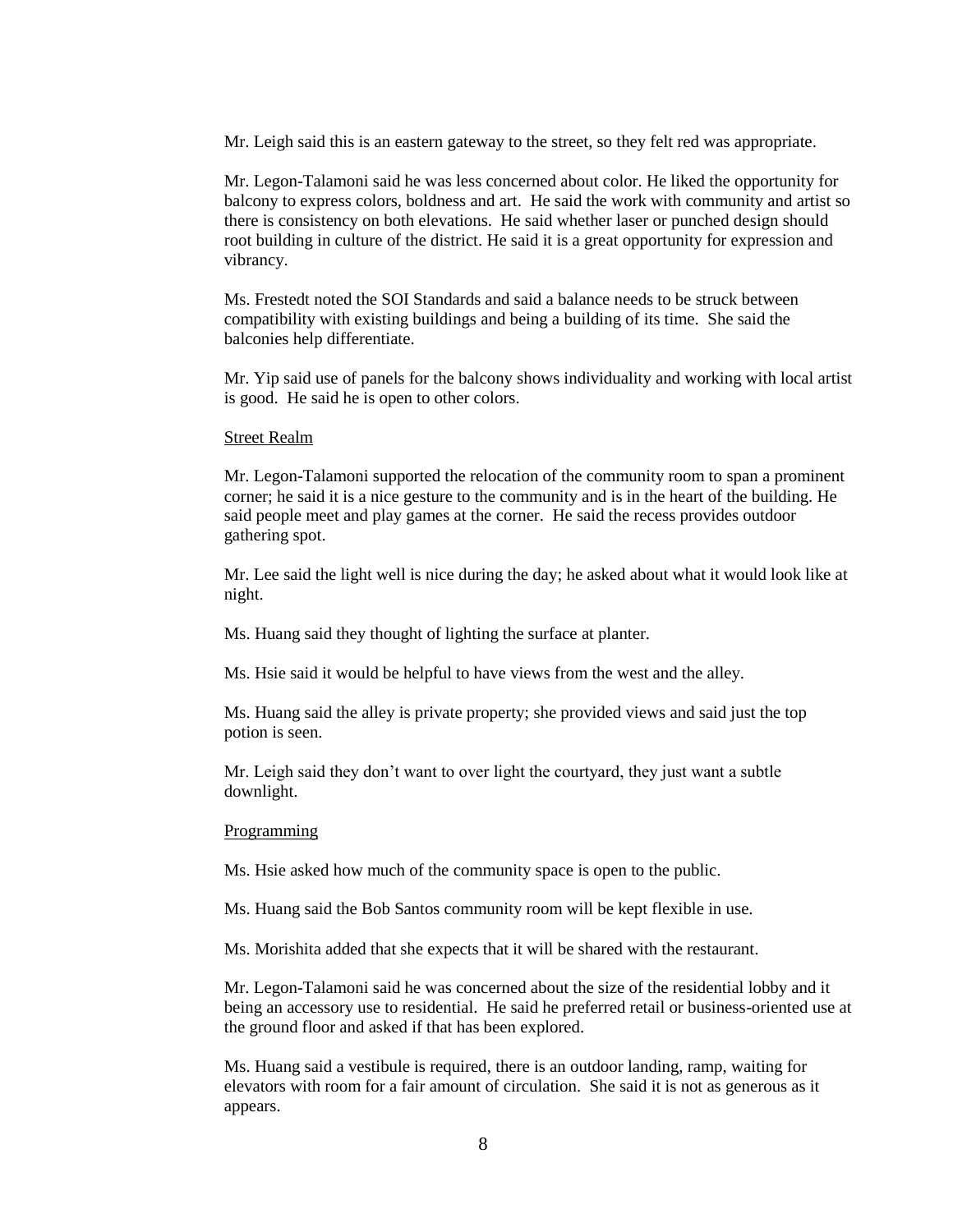Mr. Leigh identified the location of the mail room, garbage room, bike storage.

Ms. Frestedt cited 23.66.326, D, Street level use, which includes parameters for street level uses.

Ms. Hsie suggested a retail combo in lobby. She noted the activity across  $8<sup>th</sup>$  Ave. S. and encouraged the team to "be creative."

Canopy

Discussion of the canopy alternatives. The majority of Board members support the preferred option.

## **010819.4 BOARD BUSINESS**

The board elected Chair and Vice Chair: Stephanie Hsie, Chair; Andy Yip, Vice Chair.

# **010819.5 ARCHITECTURAL REVIEW COMMITTEE**

010819.51 450 S. Main St. – KODA *Presenter:* Yang Lee, KMD Architects

> Briefing on Final Design of a 17-story condominium development with ground floor retail. The focus of this briefing will be on the construction documents, architectural details and proposed sign plan.

Presented via PowerPoint; detailed report in DON file.

Jason McCleary, KMD, provided an overview of the project iterations to date (presentation packet in DON file). He provided photo vignettes of the building – upper retail entrance, mounted blade sign, thin retail canopy, materials, including wood material at entrance. He went over main entry vestibule details noting channel letters will attach to thicker canopy, wood, anti-graffiti coating. He said the visual order connects to the community / neighborhood and noted the cherry blossom lighting ("cherry blossom pink"), mullions and future art installation. He asked that the Board weigh in on the locations for the art installations, the shadowbox and locations for plaques. He said they would work with public and with separate board review.

Yang Lee when over the garage and trash room doors. The garage door will be permeable. He went over the building signage location and materials.

Richard Jee, Da Li International, said they have a community outreach plan and have met with An Huynh at SCIDpda to get a better understanding of how to engage the community. He provided a "high level plan" outlining the artwork process from selecting community advisory committee (CAC) to identifying the artist. He said the CAC will be made up of true community members. He said the developer will work with the board.

## **Signage**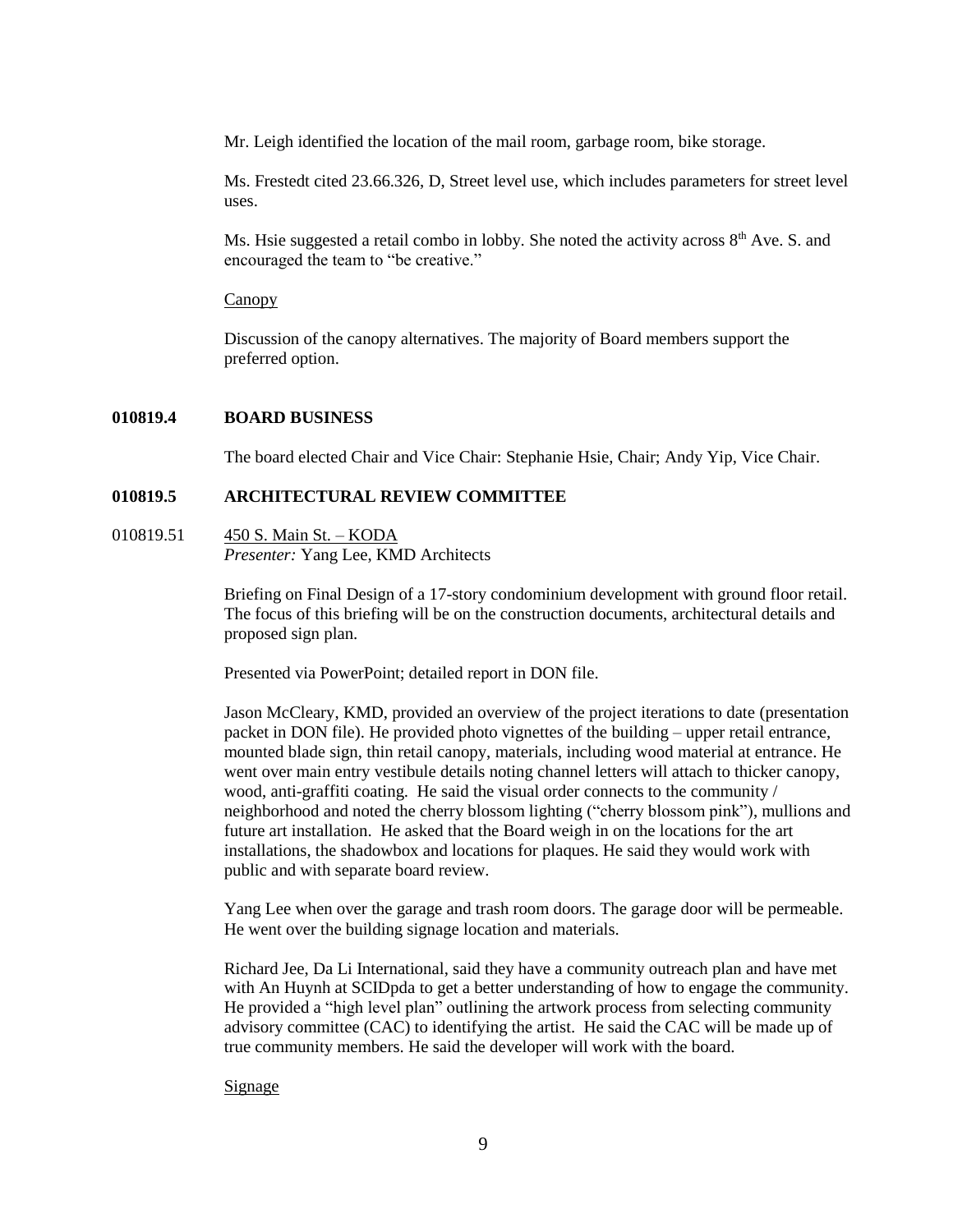Mr. McCleary said the KODA signs are shown and space will be programmed later.

Mr. Jee said they are identifying placeholders for retail signage now and will come back for final.

Ty Binschus, Vertical Visual Solutions, presented the sign plan. He said there are three options for tenant signage: canopy sign parameters; non-illuminated letters; blade sign option – double face, can be illuminated; sign location parameters; window vinyl options.

Mr. Jee said they have identified all three retail spaces.

Mr. Binschus showed the blade sign options, conforming blade element, and small decals for foot traffic.

#### Exterior Lighting

Mr. McCleary went over lighting at street level – canopy, cherry blossoms, and at roof top illuminated (white light, 3000k) soffit which is a connection back to classical buildings in the neighborhood.

#### Landscape

Mr. McCleary said they received positive feedback on the street level design. He said Maple trees, as suggested by Ms. Hsie, are not allowed; SDOT, Urban Forestry has to approve trees. He said bike racks will have aluminum finish and will be installed in eight locations: six on Main Street, and two on  $5<sup>th</sup>$  Avenue. Bike racks are required by City and there are placement requirements as well.

Ms. Frestedt asked the team to speak to proposed lighting. The color change is not seen but is typically not allowed in historic district and discussion is needed. She said in Pioneer Square, it is prohibited.

Mr. McCleary said it will be white all year except when the Cherry blossoms bloom, then it would be pink. He said they could leave it pink all the time; they are open either way.

Public Comment:

Midori Liu, resident, asked why no Gingko trees.

Kristen Lindquist, Brumbaugh Associates, said they selected them but the were told no; selections are dictated by the City.

Yuko Kunugi said she was glad to hear the back story; it is an important design feature that trees blossom only two weeks per year. She said she is glad they are not too literal about Japanese design. She said the canopy is a little more literal; if they had a special one it could unify the building. She asked why the entry is more literal.

Mr. McCleary said Main Street is the residential entrance and front of building; it is a different use than the other retail entry. He said the canopy thickness allows for lighting.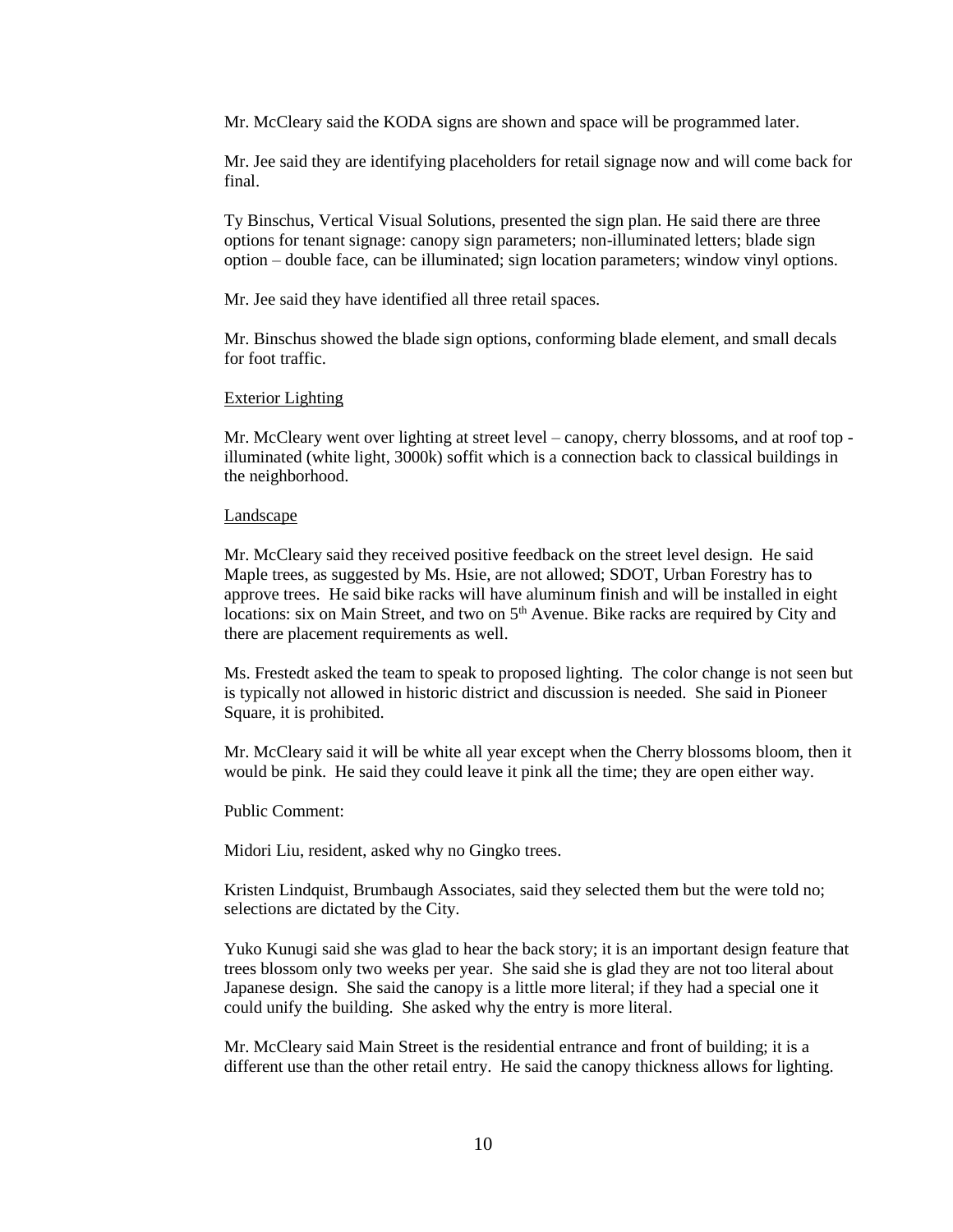Nina Wallace, community member, appreciated the nod to cherry trees; however, she said you can't appreciate the cherry blossoms unless you are underneath so it is only for the people in the building and can't be shared with passersby. She said there is no external lighting on one side.

Mr. McCleary said on the north it is on the property line and there is a hotel in development.

Ms. Frestedt said that project has not approached the board yet.

Mr. Jee said the cherry blossoms are on the outside; it is a street level experience.

Ms. Wallace said asked how community will access ground level space.

Mr. McCleary said they studied putting them on the interior columns, but it got to be too much. He said every door on Main and 5<sup>th</sup> that goes to retail will be open during business hours and will be accessible.

Yang Lee said you have to go under canopy to see the cherry blossoms; it is a balanced between literal and abstract.

A member of the design team said the back lighting goes through perforation; blossoms will appear and disappear as you move along under the canopy.

Louis Lin said one of the main benefits of actual cherry blossoms is that you don't need to spend money or engage with a business to enjoy the beauty – they are available to everyone all the time. He said they are not accessed they way you access a work of art; they serve the community.

Board Discussion:

Canopy:

Ms. Hsie said that pink or white to pink lighting are both OK.

## Signage

Mr. Legon-Talamoni said the blade was seen before; he wanted more information on the horizontal signage.

Mr. Binschus said it is geared to foot and driving traffic. He said lettering is nonilluminated. He said they still have to come to board for determination of font. Responding to questions he said per Code, they are allowed three – vinyl, blade and lettering; they want uniformity. He said they will use a bar as an installation method for letters; it will come off the underside of canopy.

Ms. Hsie asked if there is anything like this in the district.

Ms. Frestedt said Thai Binh has illuminated letters above canopy.